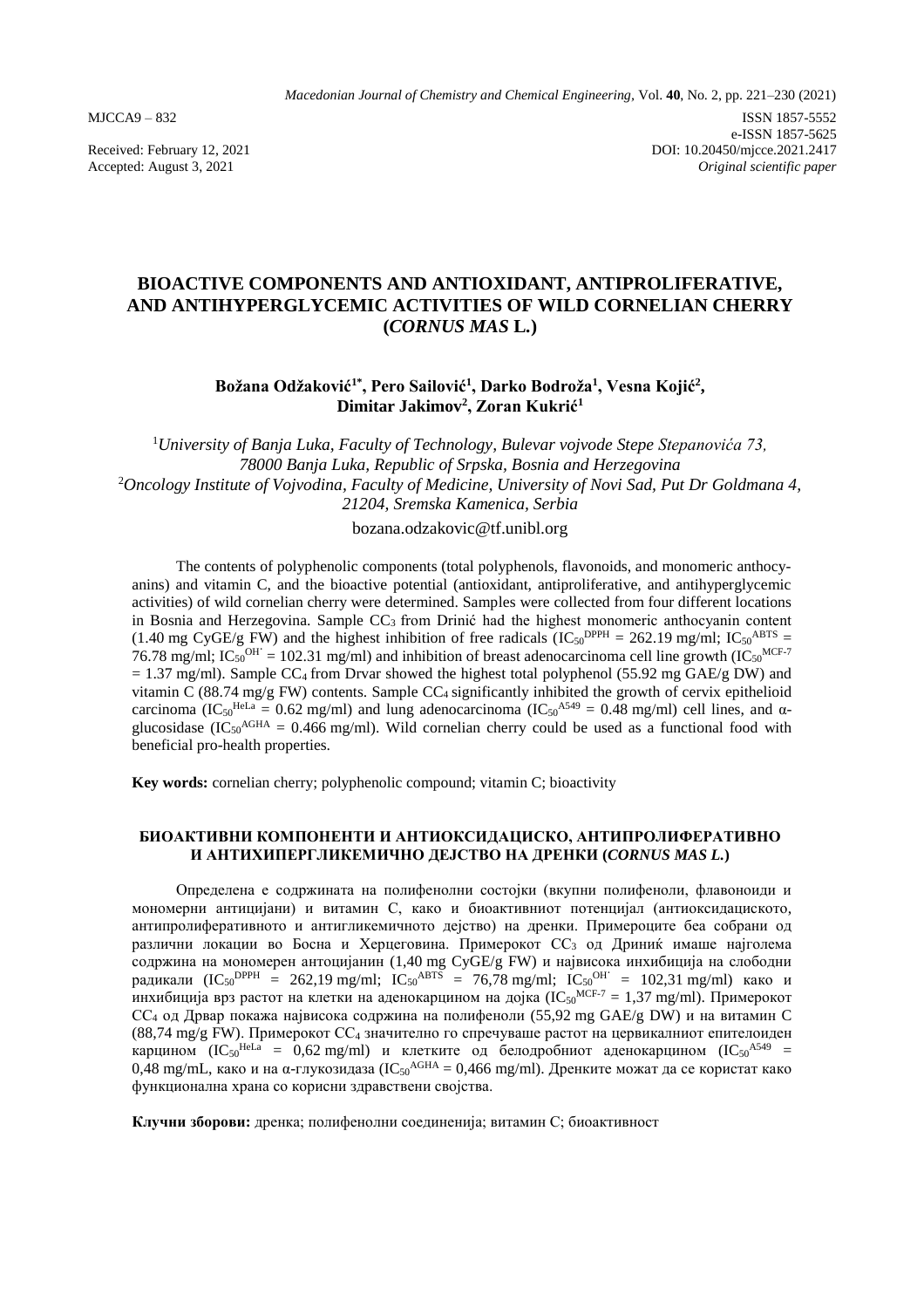#### 1. INTRODUCTION

Wild fruits, especially berries, are good sources of various components such as biologically active substances. Recently, consumer interest in fruit has been growing due to its pleasant flavor and specific composition  $[1]$ . Cornelian cherry (*Cornus mas* L.) is the most important fruit of the family *Cornaceae* and grows mostly in the Balkan Peninsula, central Europe, and southwest Asia [2, 3]. Bosnia and Herzegovina is abundant in wild edible plants. Uncultivated cornelian cherry is widespread in this area and its use for the traditional production of beverages and jams dates back centuries. Many studies indicate the nutritional value and high content of polyphenolic components, organic acids, vitamins and other bioactive compounds in cornelian cherry fruit [4–7]. Vitamin C stimulates the immune system and protects the body from infection. It affects the increased number of lymphocytes important for the formation of antibodies. It is known for its antioxidant activity, keeping ferrous and cuprous ions levels low, and its preventive role in cardiovascular diseases, hypertension, and diabetes [4–7]. Phenolic compounds, as secondary metabolites of plants that protect plant cells against oxidative stress caused mainly by free radicals, are important in the human diet because of their antioxidant properties. All these compounds play a part in the wide range of biological activity of cornelian cherry fruits, such as their antimicrobial, antihyperglycemic, antiinflammatory, anti-atherosclerotic, antiproliferative, hepatoprotective, cardioprotective, and antioxidant activities  $[8-10]$ . Antioxidant activity is a substantial factor in the evaluation of the nutritional value of fruit and is influenced by the content of bioactive components and the mechanism and kinetics of their reactions [11, 12]. Therefore, different antioxidant assays, including DPPH, ABTS, FRAP, PRAC, OH<sup>'</sup>, and NO<sup>'</sup> radical scavenging activities, are used for cornelian cherry  $[4–6]$ . An appropriate level of antioxidants in fruit reduces the risk of cancer. Studies performed *in vitro* and *in vivo* on different human cancer cell lines indicate the antiproliferative activity of cornelian cherry [13–15]. The inhibitory effect of cornelian cherry on the enzyme α-glucosidase, responsible for the hydrolysis of carbohydrates, has been reported [2]. The aim of this study was to determine the contents of polyphenolic compounds and vitamin C in wild cornelian cherry from Bosnia and Herzegovina. In order to investigate the bioactivity of these samples, antioxidant, antiproliferative, and

antihyperglycemic activities were determined. The possible contribution of the contents of biologically active compounds to the obtained effects was calculated by Pearson correlation.

### 2. MATERIALS AND METHODS

### 2.1. *Plant material*

Wild cornelian cherry (*Cornus mas L*.) fruit samples were collected at the beginning of September 2019 at the stage of full maturity from four different locations in Bosnia and Herzegovina  $(B&H):$ 

 $\bullet$  Ljubomir (sample CC<sub>1</sub>: altitude: 666 m; latitude: 42°47'9.09"; longitude: 18°21'54.32"; average temperature: 15  $^{\circ}$ C; average precipitation: 1600 l/m<sup>2</sup> ; average number of sunny days: 260).

• Koravlica (sample  $CC_2$ : altitude: 556 m; latitude: 42°50'40.28"; longitude: 18°28'16.29"; average temperature:  $13 \text{ °C}$ ; average precipitation: 1700 l/m<sup>2</sup>; average number of sunny days: 250).

• Drinić (sample CC<sub>3</sub>: altitude: 559 m; latitude: 44°21′53.75"; longitude: 16°22′25.51"; average temperature:  $9^{\circ}C$ ; average precipitation: 1350 l/m<sup>2</sup> ; average number of sunny days: 150).

 Drvar (sample CC4: altitude: 789 m; latitude: 44°31'1.30"; longitude: 16°28'30.71"; average temperature:  $11 \degree C$ ; average precipitation: 1100 l/m<sup>2</sup>; average number of sunny days: 160).

# 2.2. *Preparation of fruit extracts*

Sample extraction was performed according to the standard method described by Jazić *et al*. [16]. Samples were crushed and homogenized after removal of the stones from the fruits. Fruit samples (200 g) were extracted with 250 ml of 80 % ethanol (v/v) using a Soxhlet extractor. After 6 h of extraction, the samples were evaporated to dryness in a rotary vacuum evaporator at temperatures up to 50  $\degree$ C. The drying of the samples was continued in a vacuum desiccator for 7 days. The obtained extracts were kept at  $-18$  °C until analysis.

### 2.3. *Total polyphenol, flavonoid, and monomeric anthocyanin contents*

Content of polyphenolic compounds was measured by UV–vis spectrophotometry (Lambda 25, PerkinElmer, USA).

The total polyphenol content (TPC) of extracts was determined according to the Folin-Ciocalteu method, described by Orsavová *et al*.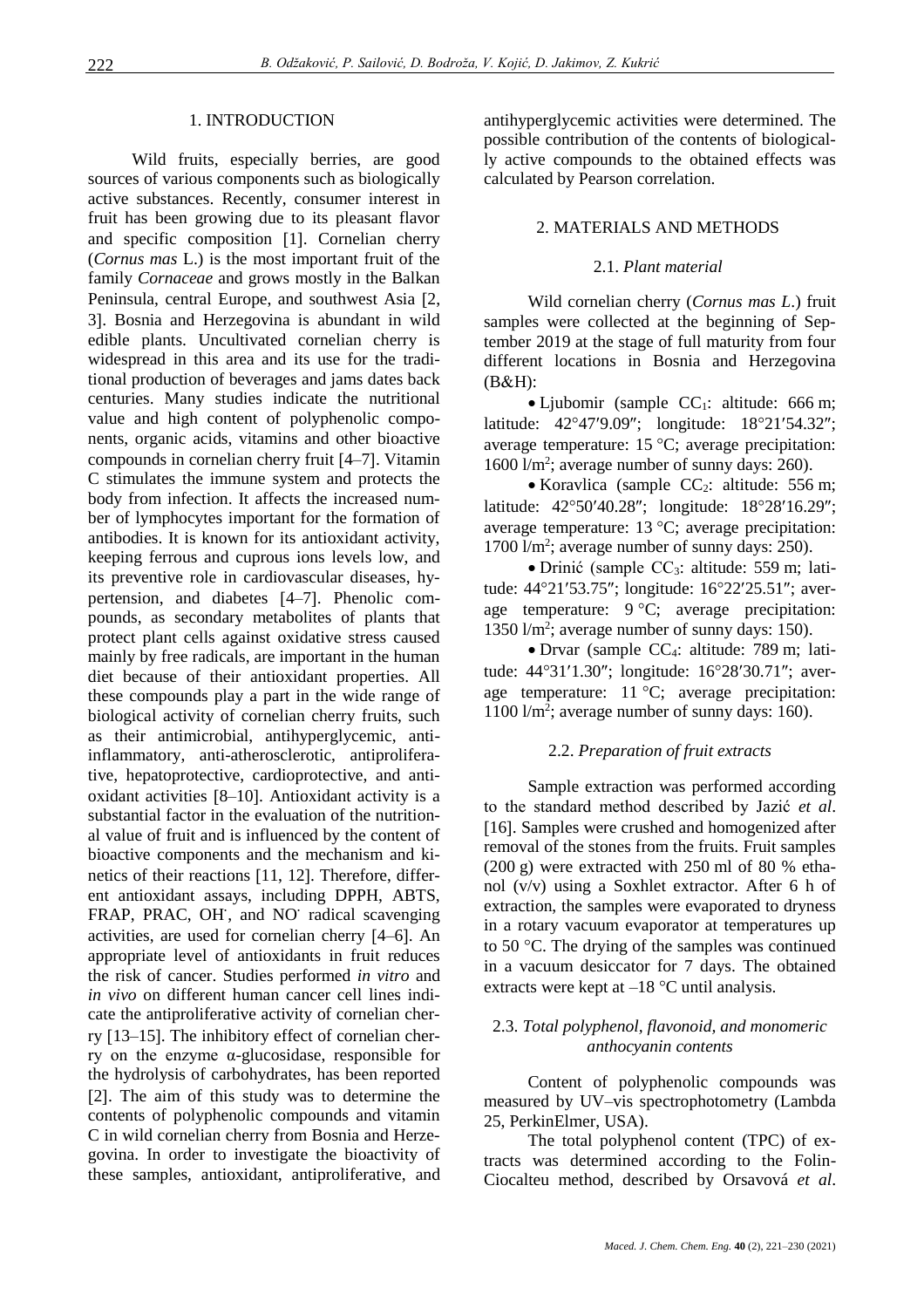[12] with some modifications. Folin-Ciocalteu solution (1.5 ml of stock Folin-Ciocalteu solution dissolved with water at 1:10 ratio) and 1.5 ml of 7.5 % NaHCO<sub>3</sub> were added to 0.2 ml of diluted extract. The mixture was kept for 30 min in the dark at room temperature, and the absorbance then measured at 765 nm. The results were expressed as mg gallic acid equivalent per gram of dry extract (mg GAE/g DW) using a calibration curve  $(y = 0.0043x - 0.0295; R^2 = 0.9993)$ .

The total flavonoid content (TFC) was determined according to the method described by Ordoñez *et al.* [17]. A mixture of 2 % ethanolic AlCl<sub>3</sub> solution  $(1 \text{ ml})$  and diluted extract  $(1 \text{ ml})$ was kept for 30 min in the dark at room temperature. The absorbance was measured at 420 nm.

The results were expressed as mg quercetin equivalent per gram of dry extract (mg QE/g DW) using a calibration curve ( $y = 0.0408x - 0.0339$ ;  $R^2 = 0.9981$ ).

Total monomeric anthocyanins content (TMAC) was determined by the pH differential method described by Popović *et al.* [6]. Sample (10 g) was extracted with HCl/ethanol (85:15 %  $v/v$ ) for 24 h at 0 °C. The extract was filtered through filter paper and 0.5 ml of extract was mixed with 9.5 ml of KCl buffer, pH 1.0 and 9.5 ml NaOAc buffer, pH 4.5. Absorbance was measured at 510 nm and 700 nm after 15 min incubation at room temperature. The absorbance was calculated as:

$$
A = (A_{510} - A_{700})pH_{1.0} - (A_{510} - A_{700})pH_{4.5}.
$$

The anthocyanin content of each fruit sample was calculated from the following equation:

$$
TMAC = (A \times M \times DF \times 100/\epsilon),
$$

where *A* is absorbance, *M* is the molecular weight (449.2 g/mol), DF is the dilution factor (40),  $\varepsilon$  is the molar absorptivity of cyanidin-3-glucoside (26,900 l/mol cm). The results were expressed as mg cyanidin-3-glucoside equivalent per gram of fresh weight (mg CyGE/g FW).

## 2.4. *Vitamin C content*

Vitamin C was determined according to the EN 14130:2003 method and expressed as content of ascorbic acid (the sum of ascorbic acid and its oxidized form dehydroascorbic acid). The extraction of vitamin C from fresh fruit samples (within 24 h of harvesting the fruit) was performed using metaphosphoric acid solution. A reducing solution was used to transform dehydro-L(+) ascorbic acid to  $L(+)$  ascorbic acid. Homogenized sample (10 g) was extracted with 100 ml of metaphosphoric acid (20 g/l) and 20 ml of the sample extract solution stabilized with 10 ml of L-cysteine solution  $(40 \text{ g/l})$ . The pH was adjusted to 7.0–7.2 by adding trisodium phosphate solution (200 g/l) and stirring for exactly 5 min. The pH was then reduced to 2.5– 2.8 by adding metaphosphoric acid solution (200 g/l). The prepared samples were adjusted to a volume of 50 ml with ultrapure water, homogenized, and filtered through 0.45-μm syringe filters (Macherey-Nagel, 25 mm  $\times$  0.45 µm, regenerated cellulose) into the vial. Vitamin C was determined by HPLC (Ultimate 3000, Dionex, Germering, Germany) with a PAD 3000 photodiode array detector and Ascentis RP Amide column (5 μm, 250  $\times$  4.6 mm). Two mobile phases, solvent A (50 mM phosphoric acid) and B (methanol) were eluted in isocratic mode for 10 min for chromatographic separation. The prepared sample  $(20 \mu l)$  was injected into the column at 25 °C. The time of analysis was 10 min, the flow rate 1 ml/min, and the chromatograms were registered at 245 nm. The results were expressed as mg vitamin C per 100 g of fresh weight.

# 2.5. *HPLC analysis of individual polyphenolic compounds*

Identification and quantification of the polyphenolic compounds in the cornelian cherry extracts was performed by HPLC (Shimadzu Prominence, Shimadzu, Kyoto, Japan), consisting of an LC-20AT binary pump, CTO-20 A thermostat and SIL-20 A automatic dispenser connected to an SPD-20AV UV–vis detector. Chromatograms were recorded at different wavelengths for individual compounds: 280 nm for hydroxybenzoic acids, ellagic acid, catechin, and epicatechin, 320 nm for hydroxycinnamic acids, and 360 nm for flavonols. The separation was performed on a Luna C-18 RP column, 5  $\mu$ m, 250  $\times$  4.6 mm with a C18 guard column,  $4 \times 30$  mm (both from Phenomenex, Torrance, CA, USA). Two mobile phases, A (acetonitrile) and B (1 % formic acid) were used at flow rates of 1 ml min<sup>-1</sup> with the following gradient profile: 0–10 min from 10 to 25 % B; 10–20 min linear increase up to 60 % B, and from 20 min to 30 min linear rise up to 70 % B, followed by 10 min return to initial 10 % B with additional 5 min of equilibration time. Polyphenolic compounds were identified by matching the retention time and their spectral characteristics against those of standards. The external standard method was used for quantification. For each compound, a stock solution was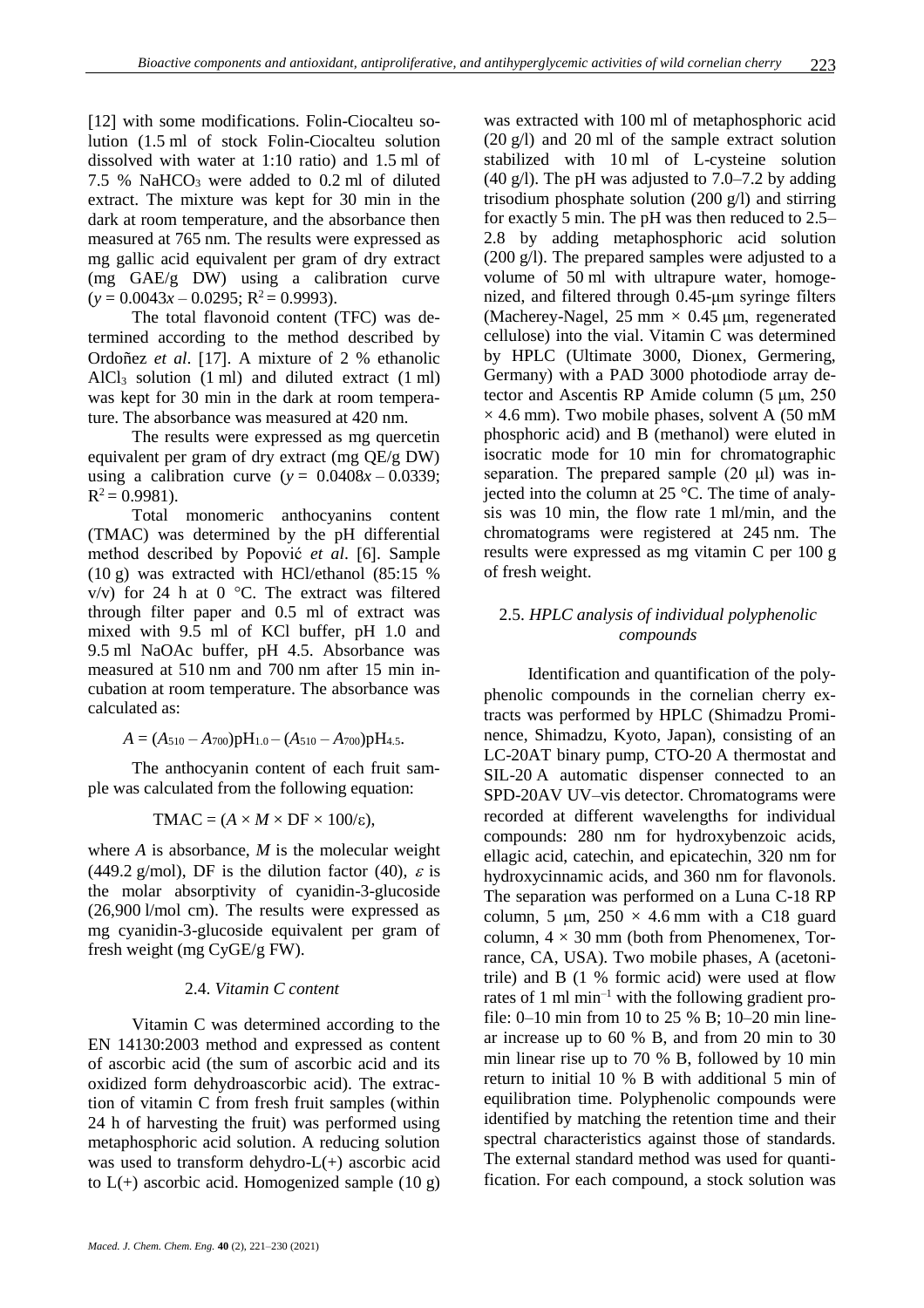made by weighing accurately standard commercial polyphenolic compounds followed by dissolution in 50 % methanol. Solutions used for calibration were prepared by dilution of the stock solutions. Peak areas of chromatograms were plotted against known concentrations of standards. Equations generated via linear regression were used to establish concentrations of polyphenolic compounds in samples.

#### 2.6. *Antioxidant activity determination*

#### 2.6.1. *DPPH test*

For assessment of antioxidant activity of fruit extracts, evaluation of free radical scavenging effect on the 2,2-diphenyl-1-picrylhydrazyl (DPPH) radical was used, according to the method described by Liyana-Pathiranan and Shahidi [18]. DPPH solution in methanol (1 ml, 0.135 mM) was mixed with 1 mL of the sample (solution of extract in methanol at a concentration of 100–500 µg/ml). After stirring, the reaction mixture was left in the dark at room temperature for 30 min. The absorbance was measured at 515 nm by UV–vis spectrophotometry (Lambda 25, PerkinElmer, USA). The antioxidant activity of samples was quoted as  $IC_{50}$  (mg/ml) and also as mmol Trolox equivalent per 100 g of dry extract (mmol TE/100 g DW) using a calibration curve ( $y = 8.0778x + 1.3959$ ;  $R^2 = 0.9994$ ).

## 2.6.2. *ABTS test*

The antioxidant activity of extracts was determinate by ABTS radical cation (2,2'-azinobis(3-ethylbenzothiazoline-6-sulfonic acid) decolorization assay [19]. ABTS stock solution was prepared freshly by reacting 7 mM ABTS with 2.45 mM potassium persulfate and storing in the dark at room temperature for 16 h. The working solution was obtained by diluting the ABTS radical cation stock solution with methanol to obtain an absorbance of  $0.7 \pm 0.02$  at 734 nm. The working solution was mixed with 1 ml of the sample (solution of extract in methanol at a concentration of 40–200 µg/ml). After stirring, the reaction mixture was left in the dark at room temperature for 6 min. The absorbance was measured at 734 nm by UV– vis spectrophotometry (Lambda 25, PerkinElmer, USA). The antioxidant activity of samples was quoted  $IC_{50}$  value (mg/ml) and also as mmol Trolox equivalent per 100 g of dry extract (mmol TE/100 g DW) using a calibration curve  $(y = 18.039x + 0.1882; R^2 = 0.9977).$ 

#### 2.6.3. *OH radical neutralization*

The method described by Jazić *et al.* [16] was used for measuring 2-deoxy-D-ribose level degradation under the influence of hydroxyl radical. Hydroxyl radical solution (generated by mixing 10 mM FeSO<sub>4</sub>, 0.0147% H<sub>2</sub>O<sub>2</sub>, 0.05 M deoxyribose and 0.067 M phosphate buffer (pH 7.4)) was mixed with 25 µl of the sample (solution of extract in methanol at a concentration of  $50-250 \mu g/ml$ . Following incubation at  $37^{\circ}$ C for 60 min, 0.0372 g/ml EDTA and 1.0 ml TBA were added to the reaction mixture, which was then heated at 100 C for 10 min. The absorbance was measured at 532 nm by UV–vis spectrophotometry (Lambda 25, PerkinElmer, USA). The antioxidant activity of samples was shown as  $IC_{50}$  values (mg/ml) and also as mmol butylated hydroxytoluene equivalent per 100 g of dry extract (mmol BHTE/100 g DW) using a calibration curve  $(y = 1.131x + 16.879)$ ;  $R^2$  = 0.9945).

### 2.7. *Antiproliferative activity determination*

#### 2.7.1. *Cell lines and samples preparation*

Colorimetric MTT assay was used for the determination of the antiproliferative activity of cornelian cherry extracts on human cancer cell lines (ATCC, USA): MCF-7 (breast adenocarcinoma), MDA-MB-231 (breast adenocarcinoma), HeLa (cervix epithelioid carcinoma) and A549 (lung adenocarcinoma). Cell lines were grown in a medium containing DMEM (PAA Laboratories GmbH, Pashing, Austria) with 2 mM glutamine, supplemented with 10% heat-inactivated fetal calf serum (PAA Laboratories GmbH, Pashing, Austria), 100 IU/ml of penicillin, and 100  $\mu$ g/ml of streptomycin (ICN Galenika, Belgrade, Serbia). All investigated cell lines were incubated at 37 °C in culture flasks (Costar,  $25 \text{ cm}^3$  in an atmosphere of 100 % humidity and 5 %  $CO<sub>2</sub>$  (Heraeus), and subcultured twice per week. Single-cell suspensions were obtained using 0.5 % trypsin (Serva, UK) with 0.1 % EDTA-PBS.

Extracts were dissolved in distilled water and further diluted in DMEM, without fetal calf serum, to obtain five working concentrations (100–  $2000 \mu g_{dw}/ml$ ). The final concentrations of extracts were obtained by mixing  $10 \mu l$  solution of working concentration with  $90 \mu l$  of culture medium.

#### 2.7.2. *MTT test*

Cell lines were harvested and seeded in quadruplicate 96-well microtiter plates at there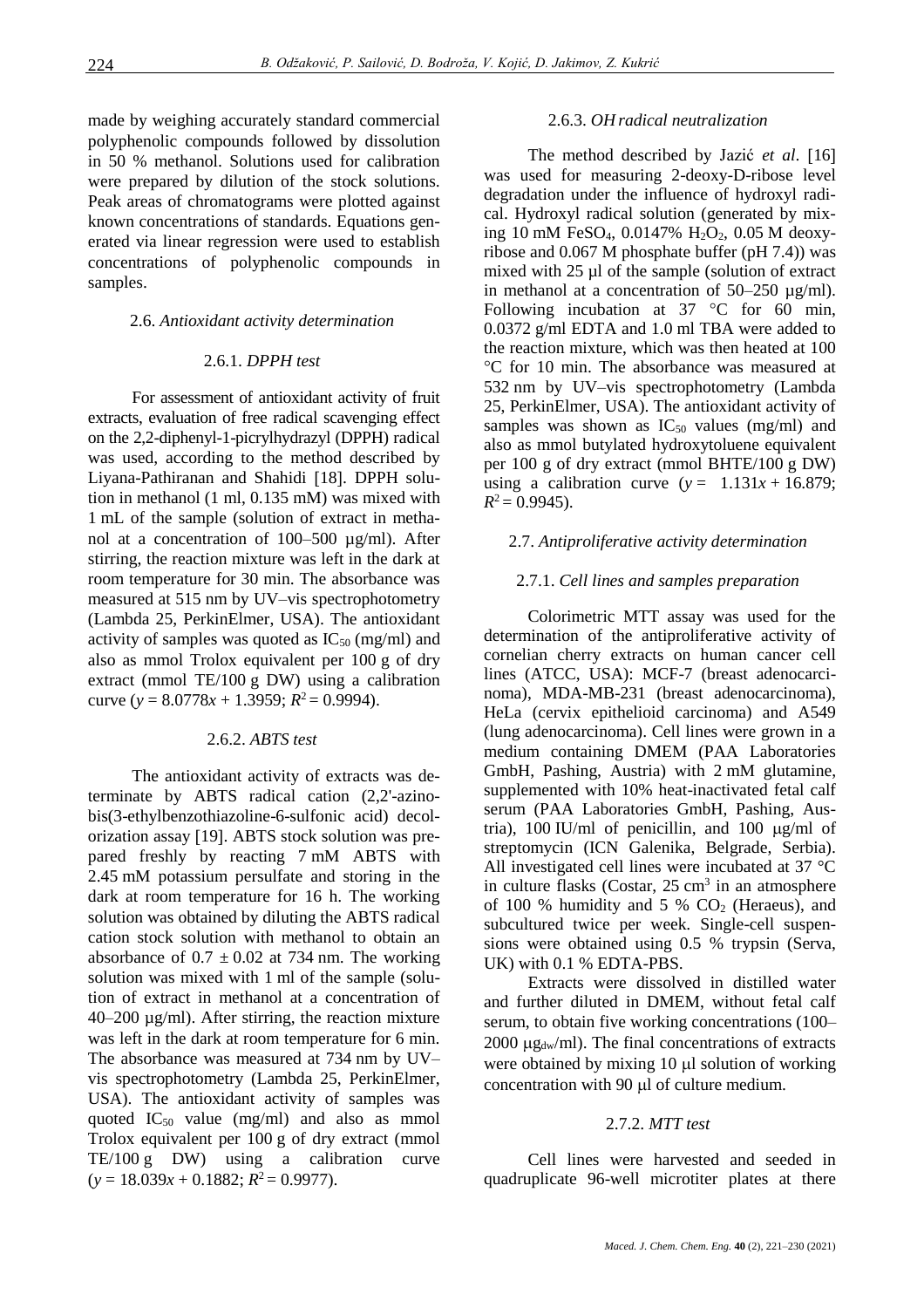were  $5 \cdot 10^3$  cells in 90  $\mu$ l of medium. Plates with seeded cells were left in a thermostat at  $37^{\circ}$ C, with  $5\%$  CO<sub>2</sub> for the next 24 h. At the end of the incubation,  $10 \mu l$  of cornelian cherry extracts of appropriate concentration was added to all wells except the control (cells in the medium) and the incubation continued under the same conditions for 48 h. The MTT solution ([2,5-diphenyltetrazolium bromide and 3-(4,5-dimethyl thiazolyl)], Sigma, USA), prepared immediately before addition, was added to all wells in the plate at  $10 \mu$ l/well and incubation continued for the next 3 h (in a thermostat at 37 °C, with 5 %  $CO<sub>2</sub>$ ). After 3 h, 100 µl of 0.04 M HCl in isopropanol was added to each well. The absorbance was read immediately after incubation on a microtiter plate reader (Multiscan, MCC/340, Fisher Scientific, Pittsburgh, USA) at a test wavelength of 540 nm and a reference wavelength of 690 nm. The inhibition rates got measured in accordance with the following formula:

$$
RI = (1 - A_s/A_k) \times 100,
$$

where RI is rate of inhibition, *A*<sup>s</sup> is the absorbance value of the sample with the extract, and  $A_k$  is the control sample's absorbance value.

The antiproliferative activity of samples was shown as  $IC_{50}$  values (mg/ml).

#### 2.8. *Antihyperglycemic activity determination*

Antihyperglycemic activity (AHGA), presented as  $\alpha$ -glucosidase inhibitory potential, was determined using the method reported by Tumbas Šaponjac *et al.* [20], where each well contained 100 µl of 2 mmol/l 4-nitrophenyl-α-D-glucopyranoside in 10 mmol/l potassium phosphate buffer ( $pH$  7.0) and 20  $\mu$ l of the sample diluted in the buffer. The reaction was initiated by the addition of 100 µl of the enzyme solution (56.66 mU/ml) and the plates incubated at 37 ºC for 10 min. The absorbance of 4-nitrophenol released from 4 nitrophenyl-α-D-glucopyranoside at 405 nm was measured by UV–vis spectrophotometry (Lambda 25, PerkinElmer, USA). The antihyperglycemic activity is shown as  $IC_{50}$  value (mg/ml).

#### 2.8. *Statistical analysis*

All measurements were carried out in triplicate and presented as mean value with standard deviation (SD). All results were subjected to a onefactor analysis of variance (ANOVA). Duncan's test was performed to estimate the significance of differences between mean values at  $P < 0.05$ , using Statistica 12.0 software (StatSoft, Inc., Tulsa, OK, USA). The correlation coefficient was assessed by Pearson's correlation coefficient.

### 3. RESULTS AND DISCUSSION

### 3.1. *Determination of polyphenolic and vitamin C contents*

Results of total polyphenols, total flavonoids, total monomeric anthocyanins, and vitamin C content in cornelian cherry fruit samples are presented in Table 1.

Sample CC<sub>4</sub> showed statistically higher ( $P \leq$ 0.05) TPC compared to other samples. The highest TMAC and vitamin C contents were in samples  $CC<sub>3</sub>$  and  $CC<sub>4</sub>$  with statistically significant differences ( $P \le 0.05$ ) from samples CC<sub>1</sub> and CC<sub>2</sub>.

### Table 1

| Sample          | TPC.<br>$(mg \text{ GAE/g DW})$ | TFC.<br>(mg QE/gDW)          | TMAC<br>(mg CyGE/g FW)       | Vitamin C<br>(mg/100 g FW)    |
|-----------------|---------------------------------|------------------------------|------------------------------|-------------------------------|
| $\rm CC_{1}$    | $49.84 \pm 1.76^b$              | $1.47 \pm 0.01^{\rm a}$      | $0.89 \pm 0.01$ °            | $50.33 \pm 1.56^{\mathrm{b}}$ |
| CC <sub>2</sub> | $47.19 \pm 0.85^{\rm b}$        | $1.03 \pm 0.01$ <sup>d</sup> | $0.80 \pm 0.01$ <sup>d</sup> | $49.76 \pm 1.20^{\mathrm{b}}$ |
| CC <sub>3</sub> | $50.27 \pm 0.19^b$              | $1.21 + 0.01b$               | $1.40 \pm 0.06^{\rm a}$      | $87.44 + 3.28$ <sup>a</sup>   |
| $\rm{CC}_{4}$   | $55.92 \pm 2.88^{\text{a}}$     | $1.19 \pm 0.01^{\circ}$      | $1.08 \pm 0.01^{\rm b}$      | $88.74 \pm 3.59^{\text{ a}}$  |
|                 |                                 |                              |                              |                               |

*Content of total polyphenol, total flavonoid, total monomeric anthocyanin, and vitamin C contents in cornelian cherry fruit extracts*

The results are expressed as mean value  $(n = 3) \pm SD$ .

Mean values with different superscript letters in the same column have a statistically

significant difference with 95% probability (*P* < 0.05). TPC – total polyphenol content; TFC – total flavonoid content.

TMAC – total monomeric anthocyanin content.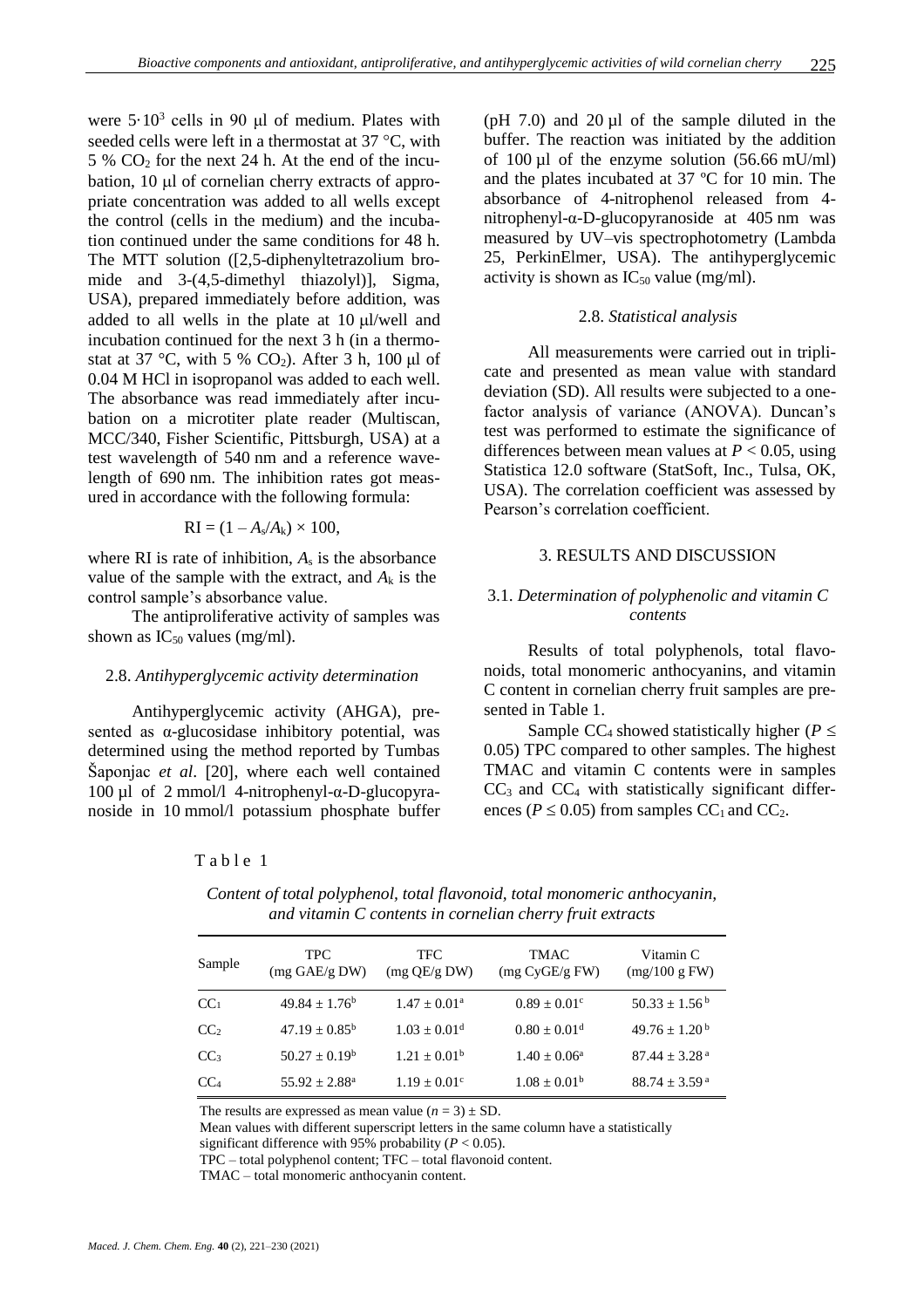Higher TPC, TMAC, and vitamin C content were found in samples  $CC_3$  and  $CC_4$  from locations with lower average precipitation, lower average number of sunny days and lower average temperature relative to samples  $CC_1$  and  $CC_2$ . Based on these results, it can be assumed that climatic conditions and the regions of growth affect the contents of these components in cornelian cherry. A similar conclusion was reached by Yilmaz et al. [23]. Unlike the TPC, TMAC, and vitamin C content, the TFC was the highest in sample  $CC_1$  and the lowest in sample  $CC_2$  (Table 1). Samples  $CC_3$  and  $CC_4$  had higher ( $P \le 0.05$ ) TFCs than sample CC<sub>2</sub> and lower  $(P \le 0.05)$  TFCs than sample CC<sub>1</sub>. The results are comparable to those obtained in cornelian cherry from Romania [11]. The TPCs of the investigated samples (Table 1) were lower than the TPC of cornelian cherry fruit from southeast Serbia [21]. A much lower TPC was found in cornelian cherry from Poland  $[22]$  and from northern Serbia  $[2, 6]$ . These differences can be explained by the use of different solvents and extraction conditions but also by genotypes, geographical region and environmental factors [23]. The differences in TMAC (Table 1) among cornelian cherry samples were significant ( $P \leq 0.05$ ). Similar values for the content of these components were obtained by Tural and Koca [24] and Hassanpour *et al.* [3]. The results of vitamin C content presented in Table 1 are similar to that in cornelian cherry from Montenegro obtained by Martinović and Cavoski [4]. Higher vitamin C content was found in cornelian cherry fruit from east Azerbaijan [3]. Cetkovská et al. [25] found that cornelian cherries from Azerbaijan, Greece, and Turkey were richer in vitamin C than the same fruit from other countries, such as Serbia, Slovakia, and the Czech Republic.

## 3.2. *Determination of individual polyphenolic compounds*

Individual flavan-3-ols catechin and epicatechin were detected in relatively high levels in all cornelian cherry extracts (Table 2). Sample  $CC<sub>3</sub>$ had significantly lower ( $P \le 0.05$ ) content of epicatechin than other samples. The lowest content of catechin was found in sample  $CC_2$ . Samples  $CC_1$ and  $CC<sub>2</sub>$  had higher content of flavonoids (rutin) than phenolic acids, and samples  $CC_3$  and  $CC_4$ showed an opposite ratio. Samples  $CC<sub>3</sub>$  and  $CC<sub>4</sub>$ had higher total polyphenolic content (total-PC) than samples  $CC_1$  and  $CC_2$  (Table 2). Contents of ferulic and coumaric acids were significantly higher ( $P \le 0.05$ ) in samples CC<sub>3</sub> and CC<sub>4</sub>, while the contents of elagic acid were significantly higher (*P*  $\leq$  0.05) in samples CC<sub>1</sub> and CC<sub>2</sub>. The highest contents of caffeic and chlorogenic acids were found in sample  $CC<sub>3</sub>$ . Contents of rutin and kaempferol were significantly higher ( $P \leq 0.05$ ) and the contents of quercetin significantly lower ( $P \le 0.05$ ) in samples  $CC_1$  and  $CC_2$  compared to the other two samples. Drkenda *et al.* [26] found a significant influence of growing region on the contents of individual polyphenolic compounds.

### Table 2

| Compound         | CC <sub>1</sub>                | CC <sub>2</sub>                | CC <sub>3</sub>         | CC <sub>4</sub>              |
|------------------|--------------------------------|--------------------------------|-------------------------|------------------------------|
| Epicatechin      | $0.960 \pm 0.039^a$            | $0.946 + 0.041$ <sup>a</sup>   | $0.557 \pm 0.019^b$     | $0.962 \pm 0.042^a$          |
| Catechin         | $3.195 + 0.148^a$              | $2.394 + 1.183^a$              | $3.862 \pm 0.180^a$     | $3.672 + 1.791$ <sup>a</sup> |
| Caffeic acid     | $0.139 + 0.005^a$              | $0.141 + 0.031$ <sup>a</sup>   | $0.151 + 0.004^a$       | $0.101 + 0.003b$             |
| Ferulic acid     | $0.051 \pm 0.002$ <sup>c</sup> | $0.052 + 0.002^{\circ}$        | $0.243 + 0.011^a$       | $0.173 + 0.006^b$            |
| Coumaric acid    | $0.026 + 0.001^{\circ}$        | $0.025 + 0.001^{\circ}$        | $0.032 + 0.001b$        | $0.036 + 0.001^a$            |
| Chlorogenic acid | $0.077 + 0.003b$               | $0.075 \pm 0.002^b$            | $0.143 + 0.003a$        | $0.040 + 0.001^{\circ}$      |
| Elagic acid      | $0.053 \pm 0.001^b$            | $0.081 \pm 0.003$ <sup>a</sup> | $0.022 + 0.001^{\circ}$ | $0.010 + 0.001d$             |
| Rutin            | $0.233 + 0.009b$               | $0.250 + 0.008^a$              | $0.131 \pm 0.006c$      | $0.087 + 0.003d$             |
| Ouercetin        | $0.036 \pm 0.001$ <sup>c</sup> | $0.035 \pm 0.001$ <sup>c</sup> | $0.091 \pm 0.004^a$     | $0.050 + 0.002^b$            |
| Kaempferol       | $0.111 \pm 0.005^{\text{a}}$   | $0.113 + 0.004^a$              | $0.012 + 0.004b$        | $0.007 + 0.001b$             |
| Total-PC         | 4.882                          | 4.113                          | 5.242                   | 5.138                        |

*Content of individual phenolic compounds (mg/g DW) in cornelian cherry fruit extracts identified and quantified by HPLC*

The results are expressed as mean  $(n = 3) \pm SD$ .

 Mean values with different superscript letters in the same row have a statistically significant difference with 95% probability  $(P < 0.05)$ .

Total-PC – total polyphenolic content.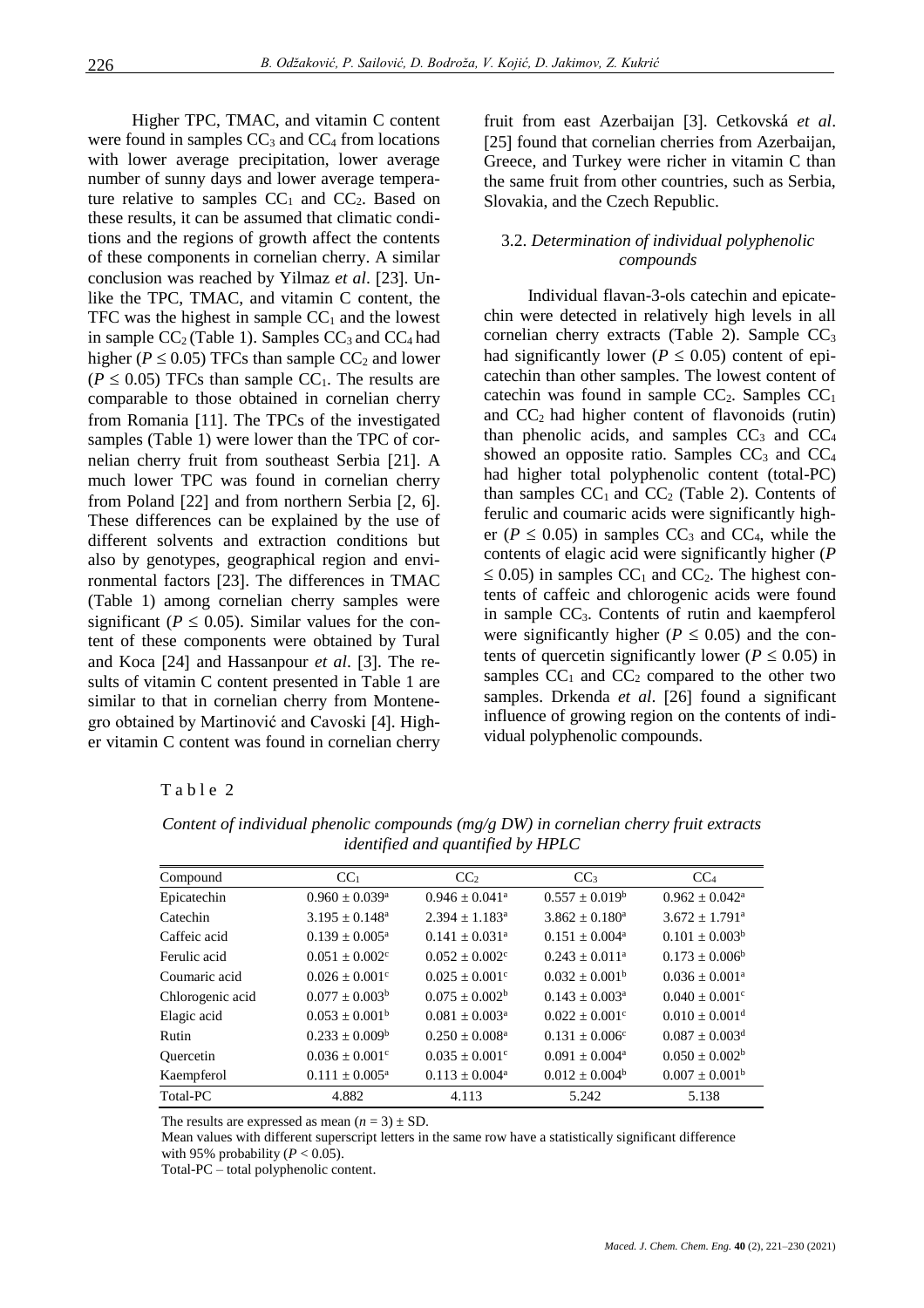A similar relationship can be seen in this study, and it can be assumed that climatic conditions affect the content of individual polyphenolic compounds in cornelian cherry. Similar flavan-3 ol, phenolic acid and flavonol profiles were described by Moldovan *et al.* [9]. Ellagic acid and kaempferol were detected at lower levels and coumaric acid in a similar range in results published by Blagojević et al. [2]. Quercetin was detected in the examined samples in contrast to results published by Blagojević *et al.* [2] for different genotypes of cornelian cherry from Serbia.

#### 3.3. *Antioxidant activity*

The antioxidant activity of the four cornelian cherry fruit extracts was determined by three different methods: DPPH test, ABTS test and OH radical neutralization (Table 3).

All samples showed strong antioxidant activity. The results of antioxidant activity (DPPH

Table 3

test) were in a range similar to results obtained for cornelian cherry from Turkey [24], but higher compared to those from Serbia  $[2, 21]$ . Šamec and Piljac-Žegarac [27] obtained lower antioxidant activity (ABTS test) for cornelian cherry from northern Croatia, and Szczepaniak et al. [28] obtained higher antioxidant activity for cornelian cherry from Poland, compared to results obtained in this study. Antioxidant activity established by OH radical neutralization in this study is higher according to results presented by Popović *et al.* [6]. Sample  $CC_3$  showed significantly higher ( $P \le 0.05$ ) antioxidant activity (DPPH, ABTS, and OH radicals) compared to other samples and had the highest chlorogenic acid, caffeic acid, and quercetin contents. The literature data shows that these phenolic compounds are the main active compounds and significantly influence the antioxidant properties of plant material [29].

*Antioxidant activity of cornelian cherry fruit extracts*

| Sample          |                              | $IC_{50}$ (mg/ml)         |                              |                       | TE<br>(mmol/100g DW)  | <b>BHTE</b><br>(mmol/100g DW) |
|-----------------|------------------------------|---------------------------|------------------------------|-----------------------|-----------------------|-------------------------------|
|                 | <b>DPPH</b>                  | <b>ABTS</b>               | OH.                          | <b>DPPH</b>           | <b>ABTS</b>           | OH.                           |
| CC <sub>1</sub> | $289.83 + 4.3b$              | $83.38 + 2.18^{\circ}$    | $183.21 \pm 6.58^{\circ}$    | $6.37 + 0.07^{\circ}$ | $7.93 + 0.15^d$       | $83.94 \pm 0.45^{\circ}$      |
| CC <sub>2</sub> | $280.56 + 1.75$              | $103.66 + 0.10b$          | $201.50 + 5.33a$             | $6.14 + 0.03^b$       | $8.60 + 0.08^{\circ}$ | $83.97 \pm 0.40^{\circ}$      |
| CC <sub>3</sub> | $262.19 + 3.82$ <sup>d</sup> | $76.78 + 2.10d$           | $102.31 + 4.24$ <sup>d</sup> | $6.36 + 0.07^{\circ}$ | $9.44 + 0.19^a$       | $74.71 + 0.22^b$              |
| CC <sub>4</sub> | $309.07 + 5.55^{\text{a}}$   | $109.15 \pm 1.03^{\circ}$ | $121.71 \pm 3.01^{\circ}$    | $5.78 + 0.08^{\circ}$ | $9.18 + 0.07^b$       | $72.03 \pm 0.34$ °            |
|                 |                              |                           |                              |                       |                       |                               |

The results are expressed as mean value  $(n = 3) \pm SD$ .

 Mean values with different superscript letters in the same column indicate a statistically significant difference with 95% probability ( $P < 0.05$ ).

 OH˙ – hydroxyl radical; TE – Trolox equivalent (6-hydroxy-2,5,7,8-tetramethylchroman-2-carboxylic acid). BHTE – butylated hydroxytoluene equivalent.

Very strong significant correlation ( $P \leq 0.05$ ) was found between DPPT test and OH radical neutralization  $(r = 0.978)$ . Correlation between DPPH test and OH radical neutralization was strong  $(r =$ 0.683) and weak between ABTS test and OH radical neutralization  $(r = 0.132)$ . Depending on the reaction system, antioxidants may act via multiple mechanisms or by a different single mechanism. No single antioxidant test can reflect precisely all antioxidants in a complex system because of multiple reaction characteristics and mechanisms [6].

## 3.4. *Antiproliferative and antihyperglycemic activity*

Results of antiproliferative and antihyperglycemic activity are presented in Table 4. Extract  $CC<sub>3</sub>$  showed the strongest and  $CC<sub>2</sub>$  statistically the weakest antiproliferative activity ( $P \leq 0.05$ ) toward the MCF-7 cell line. Extract  $CC_4$  showed the strongest activity toward the HeLa and A549 cell lines ( $P \leq 0.05$ ).

Extract CC<sub>1</sub> had a lower ( $P \le 0.05$ ) IC<sub>50</sub> for the MDA-MB-231 cell line in relation to other samples (Table 4), which indicates its stronger antiproliferative activity. To our knowledge, there are no data for the inhibition of MDA-MB-231 cell line proliferation by cornelian cherry. Lower  $IC_{50}$ values were obtained by Yousefi et al. [14] for the MCF-7 and A549 cell lines and by Blagojević *et al.* [30] for the MCF-7 cell line. The potential of cornelian cherry samples shown in this study for antiproliferative activity toward the MCF-7 cell line was higher than that obtained by Tiptiri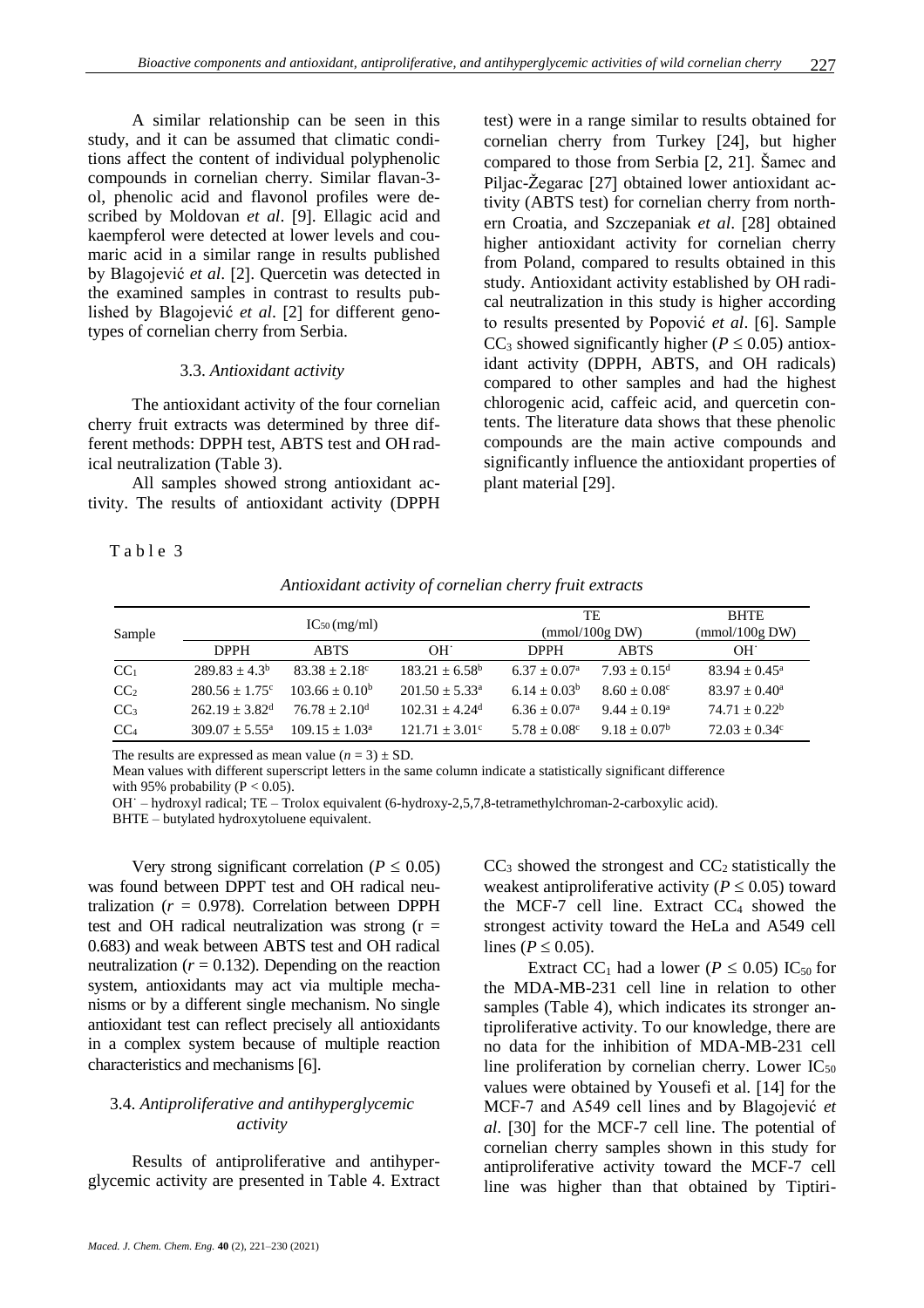Kourpeti *et al.* [15]. Šavikin *et al.* [13] obtained strong antiproliferative activity toward the HeLa cell line (lower  $IC_{50}$  values) by cornelian cherry leaves and flowers. According to Šavikin *et al*. [13], ursolic and gallic acids show the highest activity against HeLa cells. The activity of ellagic acid and rutin was weaker than that of ursolic acid. The lowest contents of ellagic acid and rutin were found in the  $CC_4$  sample, which showed the highest antiproliferative effect toward the HeLa cell line, which is in line with the results from other authors [13]. Studies indicate the connection between the contents of polyphenolic compounds such as total phenols, flavonoids, and anthocyanins and the antiproliferative activity of plant material [1]. Extracts  $CC_3$  and  $CC_4$  had the highest TPCs and TMACs, and  $CC<sub>1</sub>$  the highest TFC, compared to other samples (Table 1).

#### Table 4

| Antiproliferative and antihyperglycemic activity of cornelian cherry fruit extracts |  |  |
|-------------------------------------------------------------------------------------|--|--|
|                                                                                     |  |  |

| Sample          |                       | Antihyperglycemic |                         |                       |                                |
|-----------------|-----------------------|-------------------|-------------------------|-----------------------|--------------------------------|
|                 | MCF-7                 | $MDA-MB-231$      | HeLa                    | A <sub>549</sub>      | activity                       |
| CC <sub>1</sub> | $1.97 + 0.09^{\rm b}$ | $1.01 + 0.17^b$   | $2.43 + 0.14^a$         | $0.98 + 0.03^b$       | $0.600 + 0.021^b$              |
| CC <sub>2</sub> | $17.71 + 2.37a$       | $1.42 + 0.09^a$   | $0.67 + 0.03^{\circ}$   | $2.03 + 0.14^a$       | $0.707 + 0.030^{\text{a}}$     |
| CC <sub>3</sub> | $1.37 + 0.13^b$       | $1.47 + 0.12^a$   | $0.94 + 0.03^b$         | $0.74 + 0.13^{\circ}$ | $0.570 \pm 0.019^b$            |
| CC <sub>4</sub> | $1.51 + 0.20b$        | $1.49 + 0.22^a$   | $0.62 \pm 0.05^{\circ}$ | $0.48 + 0.11^d$       | $0.466 \pm 0.016$ <sup>c</sup> |

The results are expressed as mean value  $(n = 3) \pm SD$ .

Mean values with different superscript letters in the same column indicate a statistically significant difference with 95 % probability  $(P < 0.05)$ .

Plant material with a high polyphenol content has a positive effect on the inhibition of  $\alpha$ glucosidase, which is responsible for the breakdown of starch and disaccharides to glucose. Inhibition of α-glucosidase in humans reduces blood glucose levels and protects the body from the risk of type 2 diabetes [31]. Extract  $CC_4$  showed the highest ( $P \leq 0.05$ ) antihyperglycemic activity compared to the other three extracts (Table 4). Higher  $\alpha$ -glucosidase inhibition of cornelian cherry from Serbia ( $IC_{50} = 0.19{\text -}0.37$  mg/ml) was obtained by Blagojević et al. [2]. Fruits, such as berries, rich in anthocyanins are known to be effective  $\alpha$ -glucosidase inhibitors. Results for the antihyperglycemic activity of cornelian cherry fruits in this study were in the range reported by Popović *et al*.

### Table 5

[1] for the antihyperglycemic activity of blackthorn fruits. In other studies, quercetin was found to be one of the strongest  $\alpha$ -glucosidase inhibitors [32, 33], and samples  $CC_3$  and  $CC_4$ , with higher antihyperglycemic activities, had higher quercetin contents compared to samples  $CC_1$  and  $CC_2$ , which is in line with literature data.

### 3.5. *Correlations*

The results of correlations (Pearson's correlation coefficient) between the content of polyphenolic compounds and bioactive effects of the investigated cornelian cherry samples are presented in Table 5.

*Correlations between contents of polyphenolic components and vitamin C and antioxidant, antiproliferative, antihyperglycemic activities*

|            | $IC_{50}$ DPPH | $IC_{50}$ ABTS | IC <sub>50</sub> OH | $IC50MCF-7$ | $\text{IC}_{50}$ MDA-MB-231 | $IC_{50}$ HeLa | $IC_{50}$ <sup>A549</sup> | IC <sub>50</sub> AHGA |
|------------|----------------|----------------|---------------------|-------------|-----------------------------|----------------|---------------------------|-----------------------|
| <b>TPC</b> | 0.562          | 0.308          | $-0.598^*$          | $-0.593*$   | 0.173                       | $-0.227$       | $-0.767^*$                | $-0.828*$             |
| TFC        | 0.137          | $-0.561$       | $-0.010$            | $-0.685^*$  | $-0.706^*$                  | $0.915*$       | $-0.488$                  | 0.270                 |
| TMAC       | $-0.431$       | $-0.503$       | $-0.925^*$          | $-0.622^*$  | 0.398                       | $-0.249$       | $-0.648^*$                | $-0.508$              |
| Vitamin C  | 0.025          | $-0.008$       | $-0.961$ *          | $-0.605^*$  | 0.510                       | $-0.510$       | $-0.769^*$                | $-0.786^*$            |

\*Significant at  $P \leq 0.05$ .

Very strong  $(r < -0.7)$ , strong  $(r < -0.5)$ , moderate  $(r < -0.3)$  and weak  $(r > -0.3)$  correlations.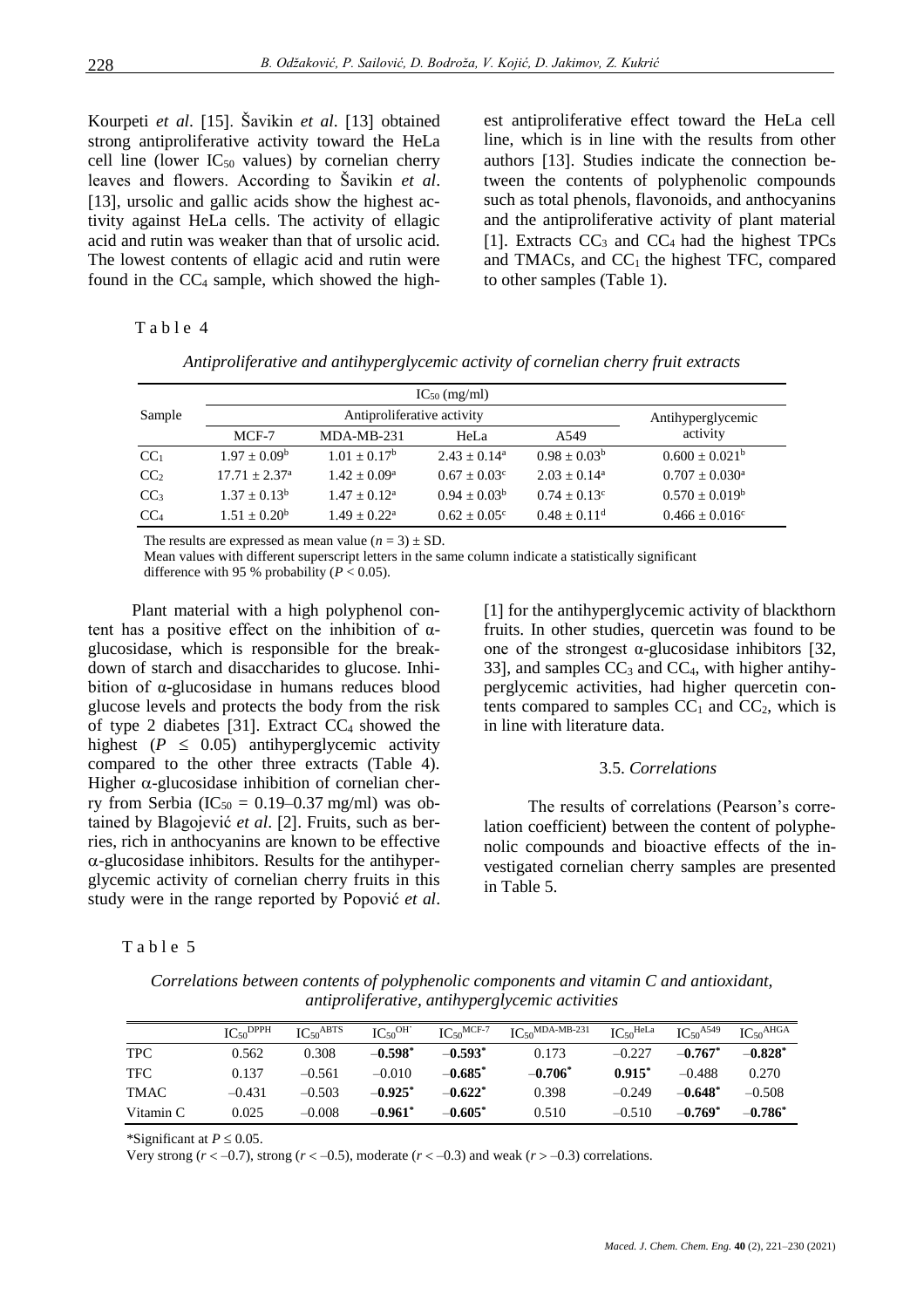TPC had strong  $(r = -0.598)$  and TMAC had very strong correlation  $(r = -0.925)$  with OH radical neutralization. Vitamin C content also had a very strong correlation  $(r = -0.961)$  with antioxidant activity obtained by OH radical neutralization. Pantelidis *et al.* [5] found a similar correlation between hydroxyl radical inhibition and polyphenol and anthocyanin contents, but an opposite correlation with vitamin C content compared to this study. Antioxidant activity (ABTS test) were strongly, but not significantly ( $P \ge 0.05$ ) correlated with TFC ( $r =$  $-0.561$ ) and TMAC ( $r = -0.503$ ). An inverse correlation was found between antioxidant activity (DPPH test) and TPC  $(r = 0.562)$ . A positive correlation between antioxidant activity and TPC has been reported by other authors  $[3, 6, 21, 25]$ . Correlation between TMAC and DPPH test  $(r = -0.431)$ was not significant ( $P \ge 0.05$ ), which is in accordance with the literature data [3]. Strong significant correlation ( $P \leq 0.05$ ) was found between cell growth inhibition (MCF-7) and phenolic compound and vitamin C contents (Table 5). A very strong correlation was seen between TFC and MDA-MB-231 cell line inhibition ( $r = -0.706$ ). HeLa cell line inhibition was strongly, but not significantly ( $P \geq$ 0.05), correlated  $(r = -0.510)$  with vitamin C content. An inverse correlation was found between the antiproliferative activity (HeLa cell line) and TFC (*r* = 0.915), which means that samples with lower TFCs had higher antiproliferative activity. Samples  $CC<sub>2</sub>$  and  $CC<sub>4</sub>$ , with lower TFCs (Table 1), showed a stronger antiproliferative activity toward HeLa cell lines (Table 4) compared to samples  $CC_1$  and  $CC_3$ with higher TFCs. Antiproliferative activity (A549 cell lines) showed significant ( $P \le 0.05$ ) correlation with TPC  $(r = -0.767)$ , TMAC  $(r = -0.648)$  and vitamin C content  $(r = -0.769)$ .

Very strong and significant ( $P \le 0.05$ ) correlation was found between  $\alpha$ -glucosidase inhibition TPC ( $r = -0.828$ ) and vitamin C content ( $r = -0.786$ ), whereas  $\alpha$ -glucosidase inhibition was strongly but not significantly correlated with TMAC.

#### 4. CONCLUSIONS

This investigation showed that the content of polyphenolic components and vitamin C varied among the samples from different growth locations. Results of the antioxidant, antiproliferative, and antihyperglycemic activity determination indicated the high bioactive potential of wild cornelian cherry. Pearson correlation coefficient values indicated a strong impact of total monomeric anthocyanin and vitamin C contents on OH radical neutralization. The growth inhibition of cell line MDA-MB-231 was significantly influenced by the total flavonoid content, and the total polyphenol and vitamin C contents significantly affected the A549 cell line and  $\alpha$ -glucosidase inhibition. Wild cornelian cherry could be considered a good source of natural antioxidants with beneficial pro-health properties.

*Acknowledgments.* This study was supported financially by the Ministry of Scientific and Technological Development, Higher Education and Information Society, Republic of Srpska (19/6-020/961-75/18).

#### REFERENCES

- [1] B. M. Popović, B. Blagojević, R. Ždero Pavlović, N. Mićić, S. Bijelić, B. Bogdanović, A. Mišan, M. M. D. Duarte, A. T. Sera, Comparison between polyphenol profile and bioactive response in blackthorn *(Prunus spinosa* L.) genotypes from north Serbia – from raw data to PCA analysis, *Food Chem.*, **302**, e125373 (2020). DOI[: https://doi.org/10.1016/j.foodchem.2019.125373](https://doi.org/10.1016/j.foodchem.2019.125373)
- 2 B. Blagojević, D. Agić, A. T. Serra, S. Matić, M. Matovina, S. Bijelić, B. M. Popović, An *in vitro* and *in silico* evaluation of bioactive potential of cornelian cherry *(Cornus mas* L.) extracts rich in polyphenols and iridoids, *Food Chem.*, **335**, e127619 (2021). DOI[: https://doi.org/10.1016/j.foodchem.2020.127619](https://doi.org/10.1016/j.foodchem.2020.127619)
- 3 H. Hassanpour, Y. Hamidoghli, J. Hajilo, M. Adlipour, Antioxidant capacity and phytochemical properties of cornelian cherry *(Cornus mas* L.) genotypes in Iran, *Sci. Hortic.*, **129**, 459–463 (2011). DOI: <https://doi:10.1016/j.scienta.2011.04.017>
- [4] A. Martinović, I. Cavoski, The exploitation of cornelian cherry *(Cornus mas* L.) cultivars and genotypes from Montenegro as a source of natural bioactive compounds, *Food Chem.*, **318**, e126549 (2020). DOI[: https://doi.org/10.1016/j.foodchem.2020.126549](https://doi.org/10.1016/j.foodchem.2020.126549)
- [5] G. E, Pantelidis, M. Vasilakakis, G. A. Manganaris, G. Diamantidis, Antioxidant capacity, phenol, anthocyanin and ascorbic acid contents in raspberries, blackberries, red currants, gooseberries and cornelian cherries, *Food Chem.*, **102**, 777–783 (2007). DOI[: https://doi:10.1016/j.foodchem.2006.06.021](https://doi:10.1016/j.foodchem.2006.06.021)
- 6 B. M. Popović, D. Štajner, K. Slavko, B. Sandra, Antioxidant capacity of cornelian cherry (*Cornus mas* L.) – Comparison between permanganate reducing antioxidant capacity and other antioxidant methods, *Food Chem.*, **134**, 734–741 (2012). DOI[: https://dx.doi.org/10.1016/j.foodchem.2012.02.170](https://dx.doi.org/10.1016/j.foodchem.2012.02.170)
- [7] O. M. Szczepaniak, J. Kobus-Cisowska, W. Kusek, M. Przeor, Functional properties of cornelian cherry (*Cornus mas* L.): a comprehensive review. *Eur. Food Res. Technol.*, **245**, 2071–2087 (2019a). DOI[: https://doi.org/10.1007/s00217-019-03313-0](https://doi.org/10.1007/s00217-019-03313-0)
- [8] B. Dinda, A. M. Kyriakopoulos, S. Dinda, V. Zoumpourlis, N. S. Thomaidis, A. Velegraki, C. Markopoulos, M. Dinda, *Cornus mas* L. (cornelian cherry), an important European and Asian traditional food and medicine: Ethnomedicine, phytochemistry and pharmacology for its commercial utilization in drug industry. *J. Ethnopharm.*, **193**, 670–690 (2016). DOI[: https://doi.org/10.1016/j.jep.2016.09.042](https://doi.org/10.1016/j.jep.2016.09.042)
- 9 B. Moldovan, A. Filip, S. Clichici, R. Suharoschi, P. Bolfa, L. David, Antioxidant activity of cornelian cherry (*Cornus mas* L.) fruits extract and the in vivo evaluation of its anti-